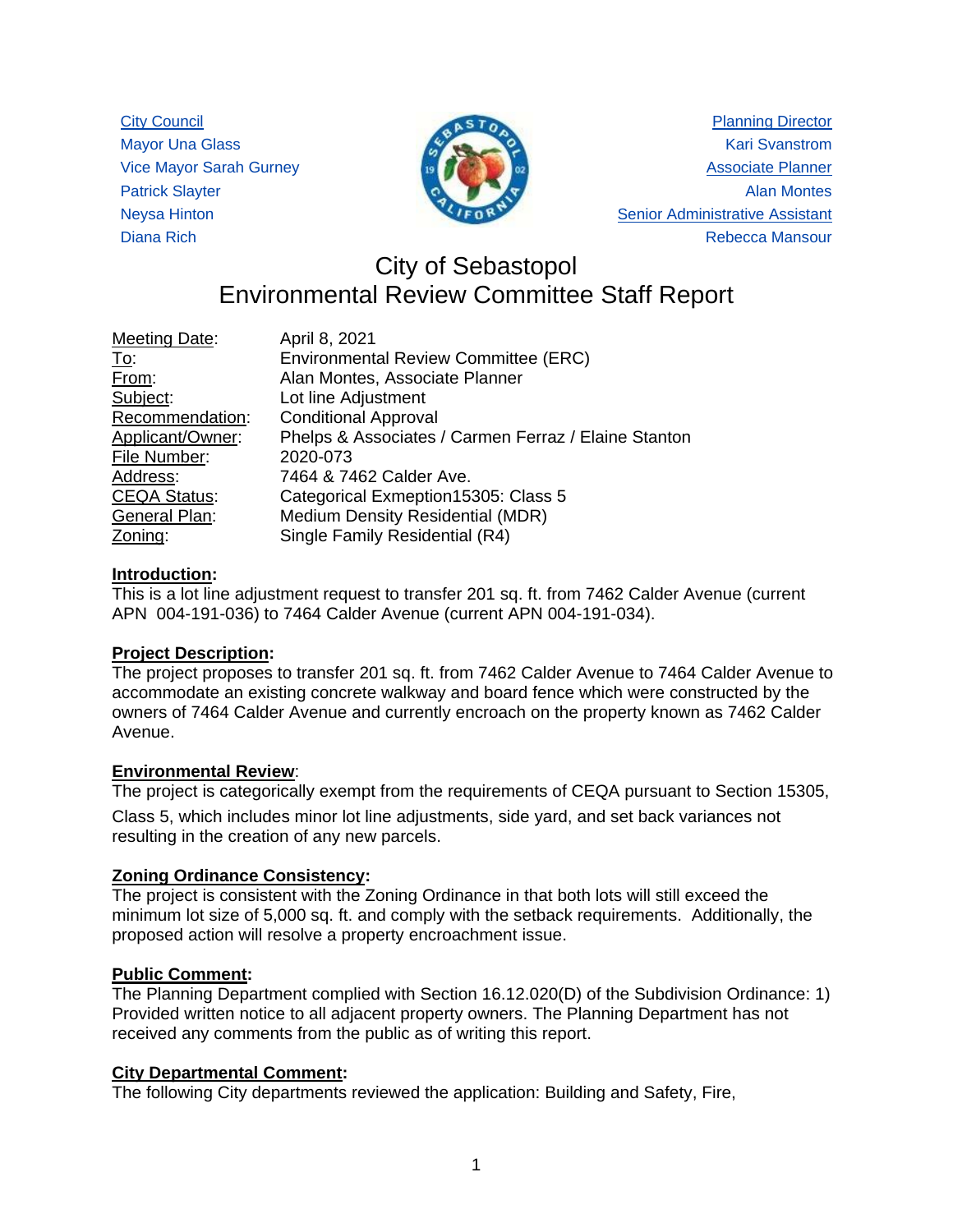Public Works, Engineering and City Manager. No comments were received.

## **Analysis:**

Staff is supportive of the Lot Line Adjustment application, in that both lots would be in conformance with the Zoning Ordinance, including minimum lot size, setbacks, and lot coverage.

#### **Recommendation:**

Staff recommends that the Committee approve the application based on the facts, findings, and analysis set forth and subject to the conditions of approval contained in this staff report and Exhibits A and B, which any modifications the Committee feels are appropriate, and if there is a consensus that the design of the project appropriate.

#### **Exhibits:**

A. Recommended Findings of Approval

B. Recommended Conditions of Approval Attachments:

# **Attachments:**

Application Materials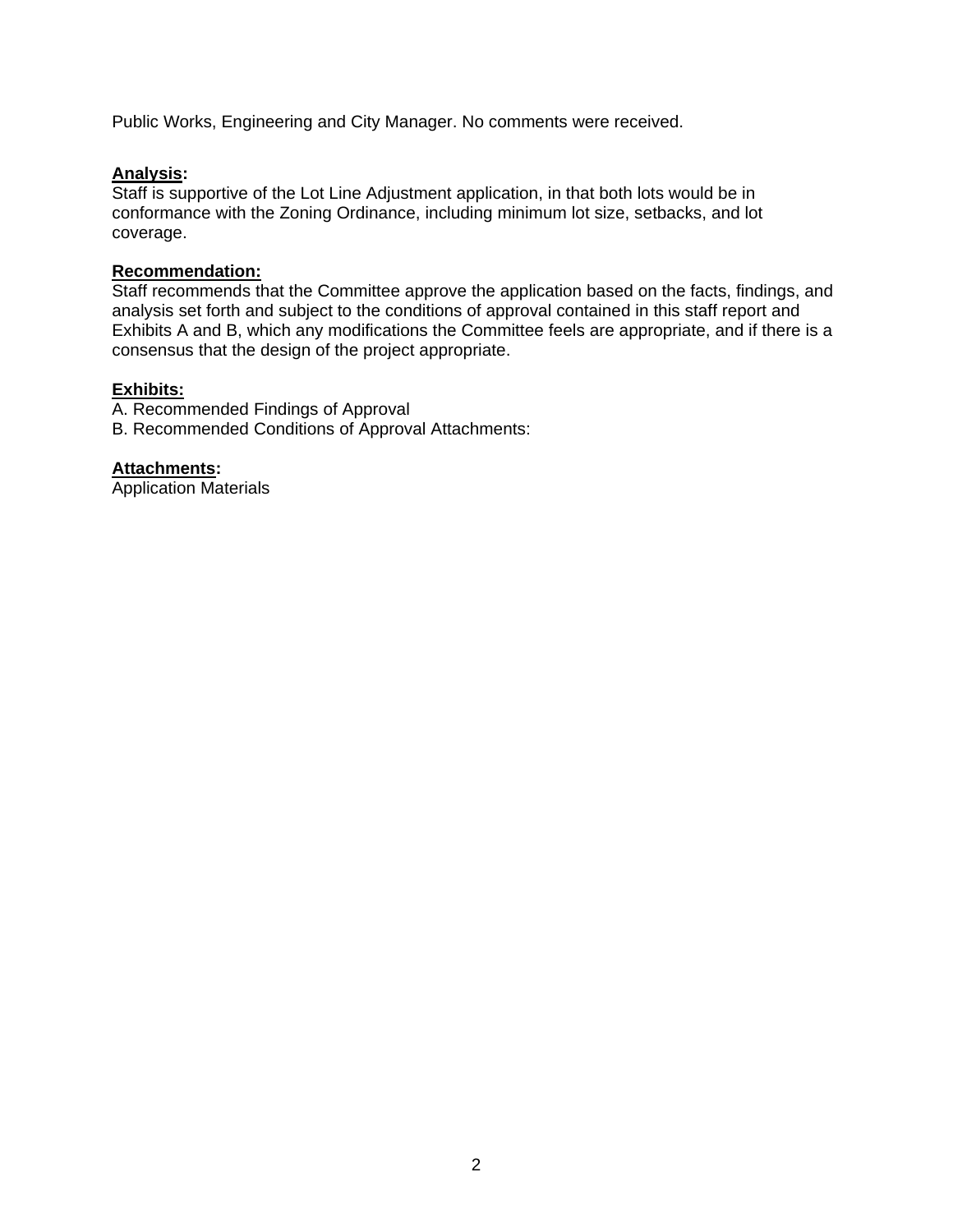#### **LOT LINE ADJUSTMENT: 2020-073 Lot Line Adjustment in R4 District 7464/7462 Calder Ave.**

# **FINDINGS FOR APPROVAL**

- **1.** That notice of consideration of the application was provided, pursuant to the Subdivision Ordinance, and that no objections to the request were submitted.
- **2.** That the project will not create a greater number of lots.
- **3.** That the project conforms to the relevant requirements of the Building Code, Zoning Ordinance, the Subdivision Ordinance, and General Plan in that it adjusts a lot line by adjusting the lot lines between 7462 Calder Ave. and 7464 Calder Ave. and does not involve new development.